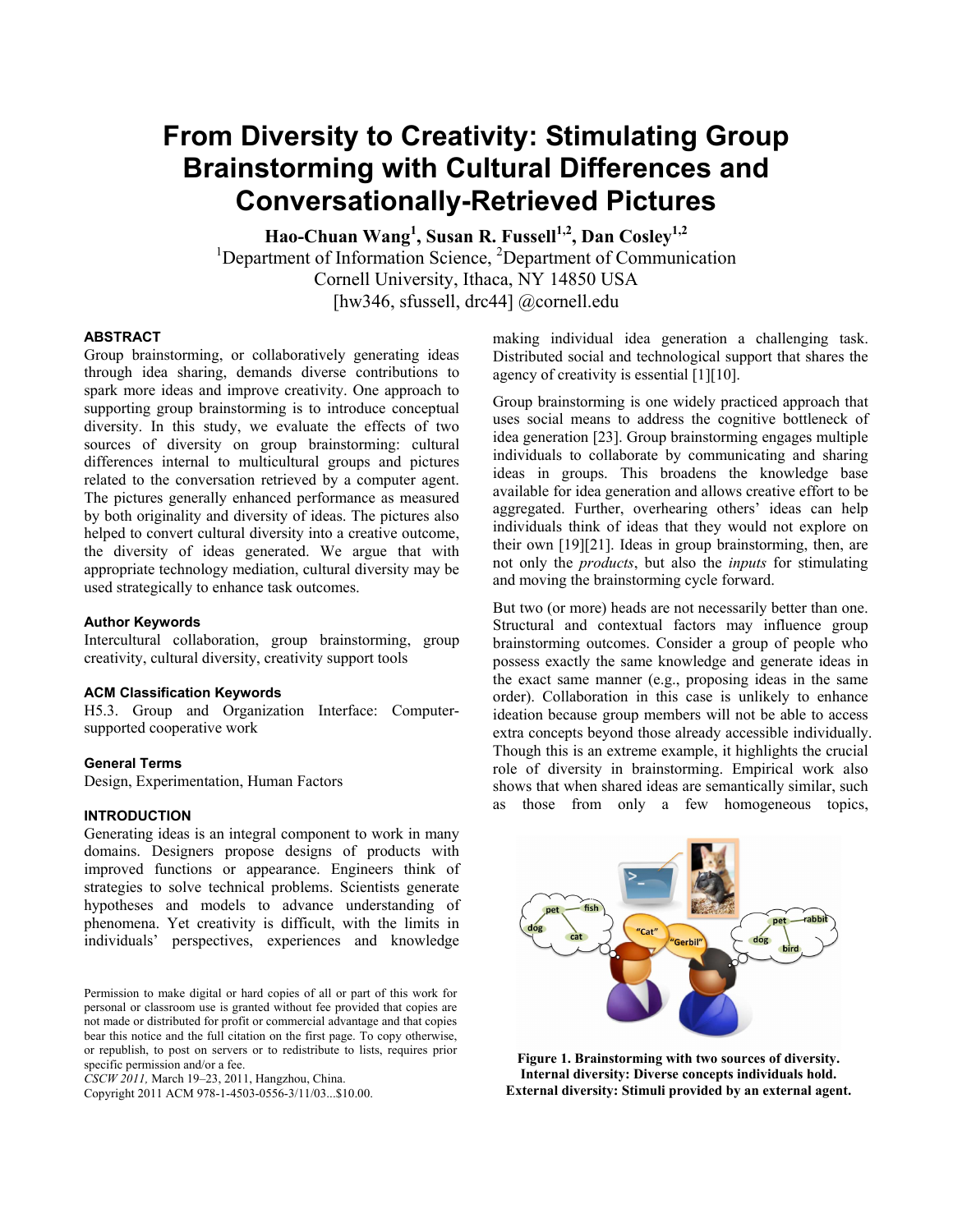brainstorming performance is worse than when topical diversity is present [20][21][24].

Thus, an important issue for supporting group brainstorming is to consider ways of supplying sufficient *diversity* of concepts. These sources of diversity may be either internal or external to the group. Internal diversity refers to background differences between group members that originate from long-term learning and socialization, such as knowledge, experiences, and cultural background [1]. In international workgroups, cultural differences may naturally serve as a source of diversity.

External diversity, on the other hand, refers to stimulation supplied by external agents. One approach shown to be effective for sparking ideas is to automatically retrieve and present pictorial stimuli based on the content of the ongoing conversation [31]. The injection of pictures relevant to the conversation adds both new stimuli and a second, visual channel for stimuli. Perceptual processes of selective attention and subjective interpretation may then provide diversity above and beyond the original verbalizations.

Figure 1 shows an illustrative scenario of how the two sources of diversity may both contribute to creative ideation. Based on their conceptual models of typical pets, the person on the left might be more likely to say "cat" while her partner might think "rabbit" when brainstorming about pets to adopt. Neither is likely to think "gerbil" on their own. However, if the computer agent recognizes that the person on the left said "cat", it might retrieve a picture of a cat staring at a gerbil. This might then help the group suggest a gerbil as a pet—and activate concepts related to other possible pets that are related to gerbils.

In the current study, we examine how one internal and one external source of diversity—cultural differences and retrieved pictures, respectively—affect the productivity and diversity of ideas generated in group brainstorming. Diversity is not only an important input to groups, but also an important output that people demand in work, such as design alternatives and multiple solutions to a problem. We compare intercultural and intracultural dyads consisting of people with American and Chinese cultural backgrounds. We also evaluate two external stimulation strategies, one that presents pictures closely related to the topics of conversation and another that presents pictures that are less related but possibly more stimulating. We find that picture support in general enhanced brainstorming outcomes, and that intercultural groups especially benefited from this external stimulation. The results suggest that technological design grounded in a systematic understanding of cultures can play a valuable role in converting cultural diversity into creative outcomes.

## **BACKGROUND**

This work is motivated by a theoretical and empirical understanding of how ideas are generated in brainstorming groups. In this section, we first review socio-cognitive perspectives on group brainstorming, highlighting the importance of diversity. We then discuss the properties of our sources of diversity, cultural differences and stimuli supplied by external agents. For external stimuli, we focus on picture support and discuss the properties that might make it uniquely useful. We then discuss the hypotheses to be tested in this study.

# **The Socio-Cognitive Model of Group Brainstorming**

Group brainstorming may be best described as using groups to perform idea generation. Group brainstorming involves both the social process of idea exchange and the cognitive process of idea generation. A complete picture of how ideas are generated through group brainstorming requires understanding both of these processes, as well as the interplay between them.

At the cognitive level, ideas are developed from individuals' prior knowledge. Concept retrieval from the semantic memory is thus at the core of idea generation as no ideas may be generated without retrieving relevant concepts.

A prevalent model of memory posits that semantic knowledge forms a network, in which nodes of the network represent concepts, and links between nodes denote semantic associations between concepts [2]. A number of variations on the theory exist, but a common characteristic is that concept retrieval is not a standalone action. The activation of one concept will make other interconnected concepts more accessible, forming a chain reaction [2][26]. For example, thinking about the concept "pet" may activate the concept "cat," which in turn might activate concepts like "cute" and "playful." Thus, activation of one concept spreads through the network, with the degree of influence attenuating with successive steps across nodes.

This model helps explain why brainstorming often results in a series of semantically related ideas. Either thinking of or hearing an idea based on a given concept contributes to the retrieval of related concepts that foster a new cycle of ideation [3][21]. Ideation therefore may spread out in a chained fashion. The effort required to generate the first idea of one category may be much larger than that required to generate follow-up ideas with minor variations. Through group brainstorming, individuals hearing other people's ideas can more easily reach concepts far away in their own semantic network. Thus, shared ideas are both products and social inputs that may stimulate thinking [9][20][21][24].

However, the potential advantage of group brainstorming may not be realized if shared ideas fail to stimulate thinking. This may happen when negative social processes, such as evaluation apprehension (fearing to express ideas because they might be viewed negatively) and production blocking (taking turns to speak up) reduce the quantity and quality of ideas (i.e., stimuli) expressed [8]. Failure to stimulate may also happen when group members possess similar knowledge or thinking styles. In this case, the stimulating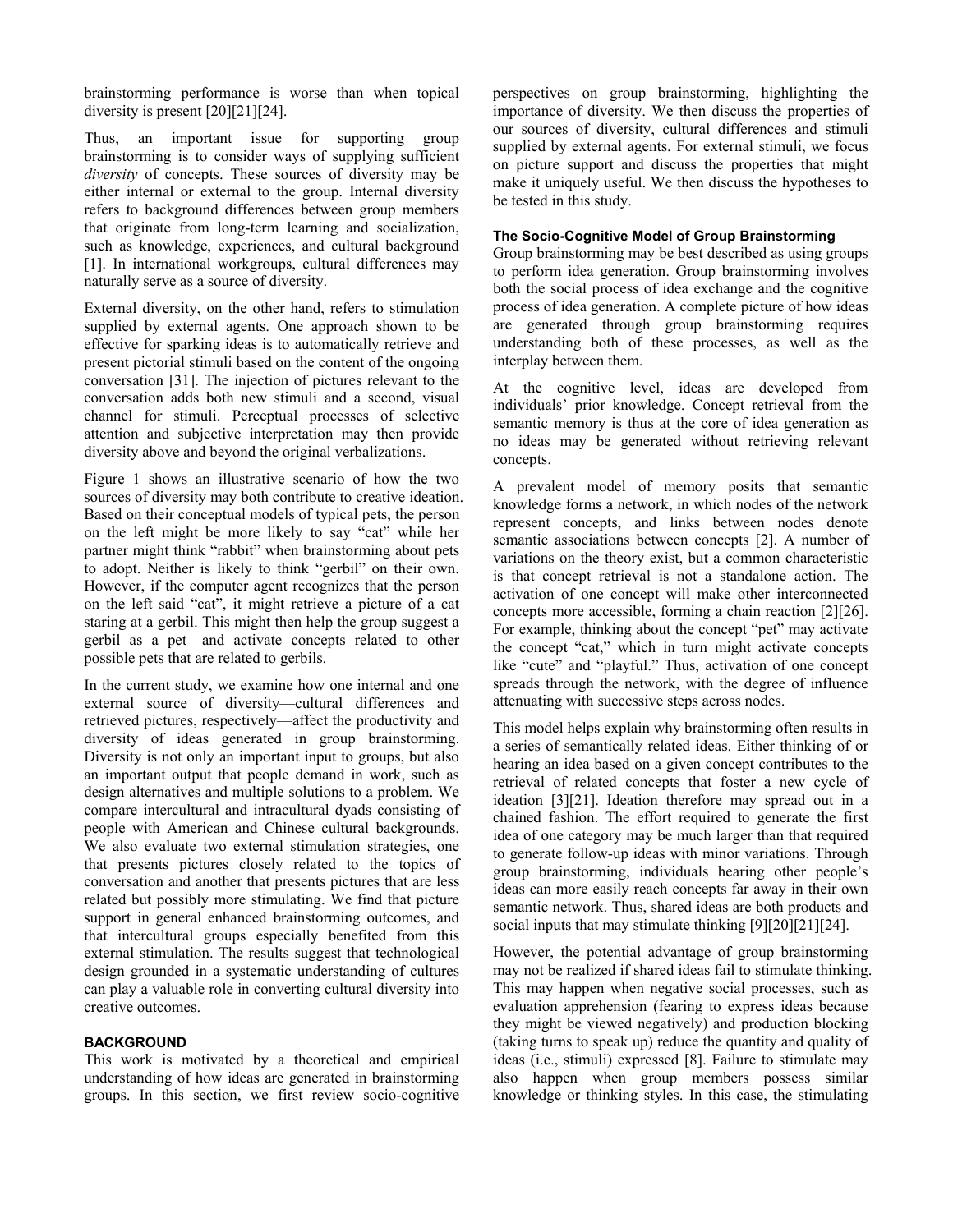utility of shared ideas is lower due to redundancy. One clear message derived from the socio-cognitive perspective is the importance of diversity among shared ideas for sustaining cognitive stimulation and productive brainstorming.

#### **Internal Diversity: Cultural Differences**

To sustain group brainstorming, one source of conceptual diversity is variation among group members in terms of background knowledge and expertise. National cultures are one source of background differences available in today's workgroups given the increasing popularity of international and intercultural collaboration. Thus, creating multicultural groups is a promising approach for generating diversity.

Psychology research suggests that East Asians and Americans have broadly different cognitive styles [16][22]. East Asians tend to allocate greater attention to contextual information, such as background objects in a picture. At higher levels of cognition, such as interpretation and categorization, East Asians often associate concepts based on ecological relations (e.g., associating cow and grass because cows eat grass) [22][25]. Americans, on the other hand, attend primarily to focal information, such as foreground objects in a picture, and to categorize based on shared properties (e.g., associating cows and sheep, because both are farm animals). Overall, the cognitive style of East Asians tends to be more holistic, and that of Americans tends to be more analytical. Neither is "better", and group brainstorming might profit from both.

People from different cultural backgrounds may also have differences in their semantic networks that may provide diversity. For example, the concept of "turkey" may be more central to Americans' semantic networks than to Chinese due to the importance of Thanksgiving as an American holiday, while the Confucian concept of filial obedience may be completely absent from most Americans' semantic networks.

Cultures also differ in social orientations and collaborative behaviors [7][27]. East Asian cultures are generally more collectivistic and relationship-oriented [16][29]. When working in groups, East Asians may be less comfortable with dissent, and tend to conform to other people's opinions in order to avoid threats to interpersonal relations. In contrast, Americans are generally more individualistic and task-oriented. In teamwork, Americans may be more comfortable with sharing their thoughts directly without worrying as much about other people's opinions or feelings.

One threat to intercultural group brainstorming is that negative social factors like evaluation apprehension may be more prominent among some cultures (e.g., Chinese) and under some conditions (e.g., talking about sensitive topics or communicating face-to-face) [30]. The social and communicative barriers that block idea sharing thus may be even larger in intercultural groups than in intracultural groups. Relying on cultural differences as the sole source of diversity does not guarantee better outcomes.

#### **External Diversity: Stimuli Supplied by External Agents**

Another approach to introducing conceptual diversity is to supply extra stimuli from outside the group, enriching the environment so that it affords more diverse perception. For example, artists and designers often decorate their studios with a variety of external objects, with the goal of stimulating creative ideas.

Computer agents are one potential tool for supplying external stimuli. Agents that find materials related to a given context (such as local search results that consider both keywords and location on mobile devices) are a promising tool for supporting informal idea generation. The design space for these agents is large: what drives the retrieval of stimuli, which algorithms are used, and how and when the stimuli are presented are all decisions that might impact the utility of these agents.

We propose that showing pictures that are retrieved automatically in real-time, based on the ongoing content of a brainstorming conversation, is one design useful for stimulating ideas [31]. This tactic has several benefits. First, using conversations as the driving force and search engines for retrieval may free the system from the need for domainspecific knowledge models, widening the scope of tasks to which they might apply. These conversations also contain rich semantic information that suggests the topics people are attending to at a given time. The agent can use this knowledge to manipulate the alignment of the stimuli with the conversations, providing fine-grained control over the degree of coherence or diversity of selected stimuli to the ongoing conversation and allowing the system to be tuned to specific theoretical concerns and/or task needs.

Second, using pictures as extra stimuli may be more effective than language in stimulating idea generation. Pictures provide a natural way to present multiple ideas at once. For example, a picture of a car may introduce other topics through the visual context, such as the color of the car, the street view and the traffic pattern etc. A linguistic statement, on the other hand, typically has a narrower conceptual scope (e.g., "there is a car"). Due to individual and cultural differences in perception [22], a picture may be interpreted in multiple ways, which can be a valuable basis of conceptual diversity.

Third, picture support may also address social barriers. As stimuli prepared by agents, they may be perceived as external artifacts rather than as representations of personal opinions. Group members may thus be more comfortable commenting on and developing ideas from the pictures.

#### **THE CURRENT STUDY**

In the current study, we examine the effects of internal (cultural differences) and external (picture support) sources of diversity in group brainstorming. For cultural diversity, we compare two-person groups with three types of cultural composition: all Americans (AA pairs), all Chinese (CC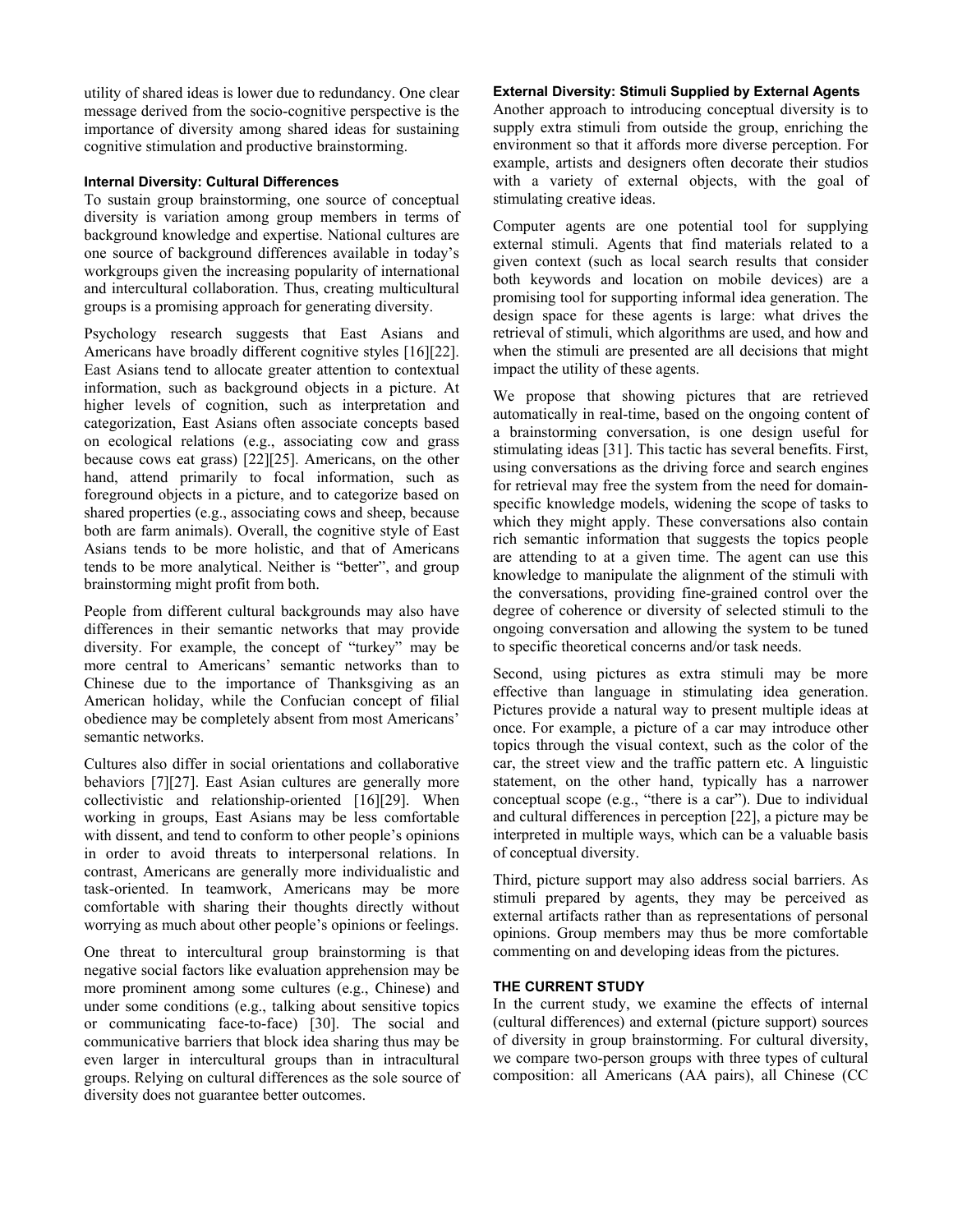pairs), and intercultural groups consisting of one American and one Chinese (AC pairs).

For picture support, we compare two plausible strategies to a baseline of no support. One strategy, *Congruence*, uses standard information retrieval techniques, creating a query from words recently used in the conversation and returning the picture labeled with the most similar set of keywords. The other strategy, *Stimulus*, attempts to increase the diversity of the stimuli it provides to the group. Like *Congruence*, it finds a set of relevant pictures based on keyword similarity, but instead of just choosing the most relevant picture, it considers both the picture's similarity to the ongoing discussion and the diversity and rarity (infrequency) of the keywords the picture is labeled with. Based on the socio-cognitive model of brainstorming, we might expect the *Stimulus* method to supply more diversity, and thus be more useful for group brainstorming.

We consider "useful" in two dimensions. First, we evaluate a group's productivity, defined as the number of original ideas generated by the group. We also evaluate the breadth of a group's ideas, as measured by the average semantic similarity between all pairs of ideas generated by the group. Based on the work described above, we hypothesize how group cultural composition and picture support may influence productivity and breadth of concepts covered. In terms of productivity:

*H1*: Both types of picture support will enhance productivity compared to no support; further, the *Stimulus* method will lead to better productivity than the *Congruence method,*  because external diversity improves stimulation.

*H2*: Intercultural groups (AC pairs) will have better productivity than intracultural groups (AA and CC) because cultural diversity contributes to productivity.

*H3*: The effect of picture support on productivity will be greater for intercultural groups (AC pairs) than intracultural groups (AA and CC). This is because individuals from different cultures may perceive and interpret pictures even more diversely [5][22], therefore pictures would trigger more ideas for intercultural groups.

In terms of breadth of concepts:

*H4:* The *Stimulus* method will result in greater breadth of concepts than other approaches because the *Stimulus* method emphasizes choosing pictures that contain multiple or rare topics, and thus ones that may semantically diverge from topics the group already explored.

*H5:* Intercultural groups (AC) will cover broader concepts than intracultural groups (AA and CC) because of conceptual diversity between cultures.

*H6:* The effect of the *Stimulus* method in broadening concepts is larger for intercultural groups (AC) than intracultural groups (AA and CC). Similar to the mechanism behind *H3*, because cultures differ in picture



**Figure 2. The agent monitors the group conversation (right) and selects pictures to display to the group (left).**

perception and interpretation, *Stimulus* support would be even more powerful for intercultural groups.

# **METHOD**

## **Experimental Design and Procedure**

Two-person groups were asked to perform three similar brainstorming tasks with three types of picture support: *Congruence*, *Stimulus*, and *None* (i.e., no support)<sup>1</sup>. Three types of cultural groups were formed: two Americans (AA pairs), two Chinese (CC pairs), and one American and one Chinese (AC pairs). Cultural composition was a betweengroups manipulation, while picture support and brainstorming tasks were within-subject manipulations. Their orders were counterbalanced using Latin squares.

Participants were brought to the laboratory and instructed about the brainstorming topics and provided with four conventional brainstorming rules [23]: (a) the more ideas the better; (b) the wilder the ideas the better; (c) combination and improvement of ideas are better; and (d) avoid evaluating others' ideas. Participants were instructed to brainstorm in groups, but they were not specifically informed about their partner's identity or background. Groups engaged in free conversations to brainstorm via a chatroom and had 15 minutes for each task. Between tasks, we switched which type of picture support they received.

#### **Participants**

l

There were 54 participants (65% female) recruited from a large U.S. university and surrounding community. Of these, 29 were self-identified Americans living in the U.S. or Canada who had grown up in the U.S. or Canada and spoke English as their native language. The remaining 25 participants were self-identified Chinese speaking Chinese as their native language but who were fluent in English. Although they were all currently studying or working in the

<sup>&</sup>lt;sup>1</sup> We chose showing no pictures rather than random pictures as the baseline for two reasons. First, no support resembles the current scenarios of teamwork, increasing the value of the work. Second, in an unpublished pilot study, showing random pictures did not appear to help brainstorming.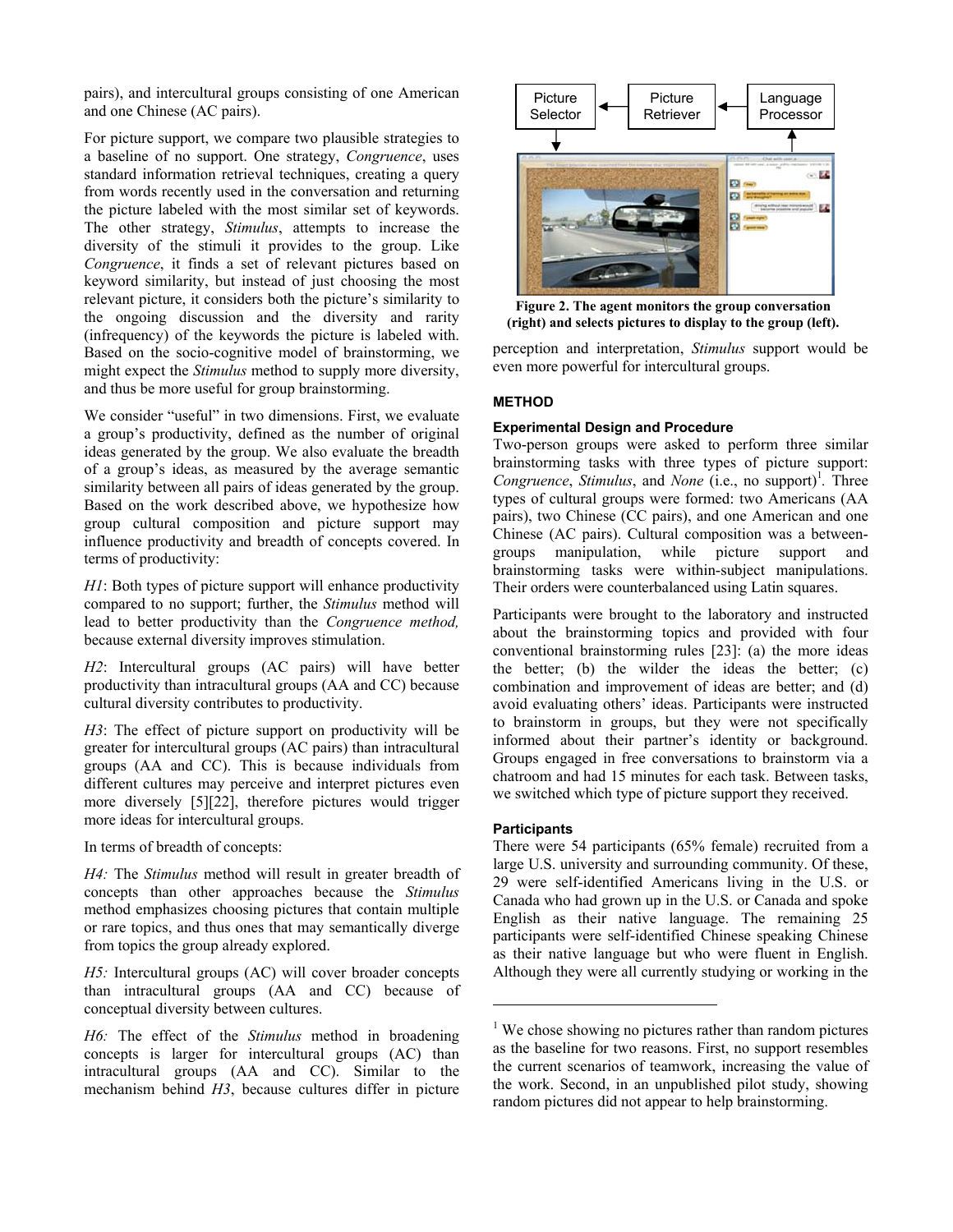

**Figure 3. Validating picture selection methods. Left: Similarity score (TF-IDF). Right: Stimulating utility score.** 

U.S., the majority of them grew up in China, Hong Kong or Taiwan and had been in the U.S. for less than 2 years.

Participants were randomly assigned to brainstorming groups. The majority of the participants (83%) reported that they did not know their fellow group members prior to the study. There were a total of 27 groups formed (10 AAs, 9 ACs and 8 CCs).

#### **Tasks**

Teams performed three brainstorming tasks of equivalent difficulty. The "extra thumb" and the "extra eye" questions, which have been used in many studies [9][30], ask participants to brainstorm about the benefits and difficulties for people having a hypothetical extra thumb or an extra eye at the back of their heads in the future. The "having wings" task is a newly designed task that asked participants to brainstorm about the benefits and difficulties for people having a pair of wings in the future.

#### **Picture Support**

Picture support was implemented using Wang et al.'s IdeaExpander prototype, which monitors brainstorming and retrieves pictures to show based on the contents of ongoing conversations [31]. Figure 2 shows a screenshot and the high-level system architecture. Participants brainstorm in a chat window on the right, while the system displays pictures it chooses based on the conversation on the left. The system consists of three main components.

*Language processor.* IdeaExpander monitors the chat conversation to identify keywords currently being discussed. Because brainstorming conversations include both on-task and off-task remarks, a machine learning classifier trained by data from an earlier study [30] is used to determine whether a remark contains an idea or not. Accuracy of this binary classification is 80% (Cohen's Kappa=.61).

*Picture retriever.* IdeaExpander uses keywords drawn from remarks classified as containing ideas to retrieve candidate pictures to show. The study used a labeled picture database specific to tasks of the study. Previous coding of brainstorming logs resulted in a coding scheme containing 110 (thumb), 118 (eye) and 112 (wings) idea categories [30]. We collected 60 pictures for each task from Flickr and coded each picture with the applicable idea categories (Krippendorff's alpha=.5). We then labeled each picture with the tags it already had from Flickr and the words

contained in the codebook descriptions of the idea categories. The agent matches conversational turns it classifies as containing ideas against the keywords in the database using TF-IDF in order to retrieve a *relevant set* of pictures. In the current study, the four most relevant pictures were retrieved each time.

*Picture selector.* IdeaExpander then selects pictures to display, using either the *Congruence* or the *Stimulus*  method. As described earlier, *Congruence* emphasizes coherence between pictures and recent ideas, retrieving the picture from the relevant set with the highest TF-IDF score. For the *Stimulus* method, we defined a stimulating utility score that prefers pictures that contain multiple idea categories or categories that are less commonly discussed (i.e., rare ideas). We used the dataset from [30] to estimate the probability of generating each idea, and weighed each idea *i* as log(1/probability of idea *i*). The utility score for a picture is the sum of weighted scores of the ideas pertaining to it. The *Stimulus* method selects the picture from the relevant set with the highest utility score. In both methods, pictures that have already been shown are excluded.

Figure 3 shows the mean TF-IDF similarity between pictures and conversational contents, and the stimulating utility of pictures selected by each algorithm. As expected, pictures selected by *Congruence* were more similar to the ideas that triggered them than pictures selected by *Stimulus* (*t*[1744]=-12.98, *p*<.0001), while pictures selected by *Stimulus* had higher stimulating scores than pictures selected by *Congruence* (*t*[1744]=10.84, *p*<.0001).

For both versions, the agent updates the picture space (the board on the left of Figure 1) with a new picture—if available—every three seconds.

## **MEASURES**

We evaluate groups' outcomes with two measures, productivity and breadth of ideas. Productivity addresses *outcomes*: the quantity and originality of the ideas that are generated. Breadth of ideas addresses both outcomes—one goal of brainstorming is to generate a variety of ideas—and *process*, in the sense that ideas generated may stimulate further ideas during the conversation by activating a wider variety of concepts among group members.

#### **Productivity**

To account for both quantity and originality aspects of idea generation, we coded the brainstorming data with a twolevel strategy. At the first level, we asked coders to classify whether each conversational turn contained an idea or not. Turns codes as containing an idea were then coded as either duplicates (minor variations of an idea already contributed) or having originality (ideas not yet proposed by the group).

Two coders coded conversations from three randomly selected brainstorming groups (about 13% of the data) to assess reliability. Inter-coder agreement was satisfactory both at the first level (coding idea versus no-idea, Cohen's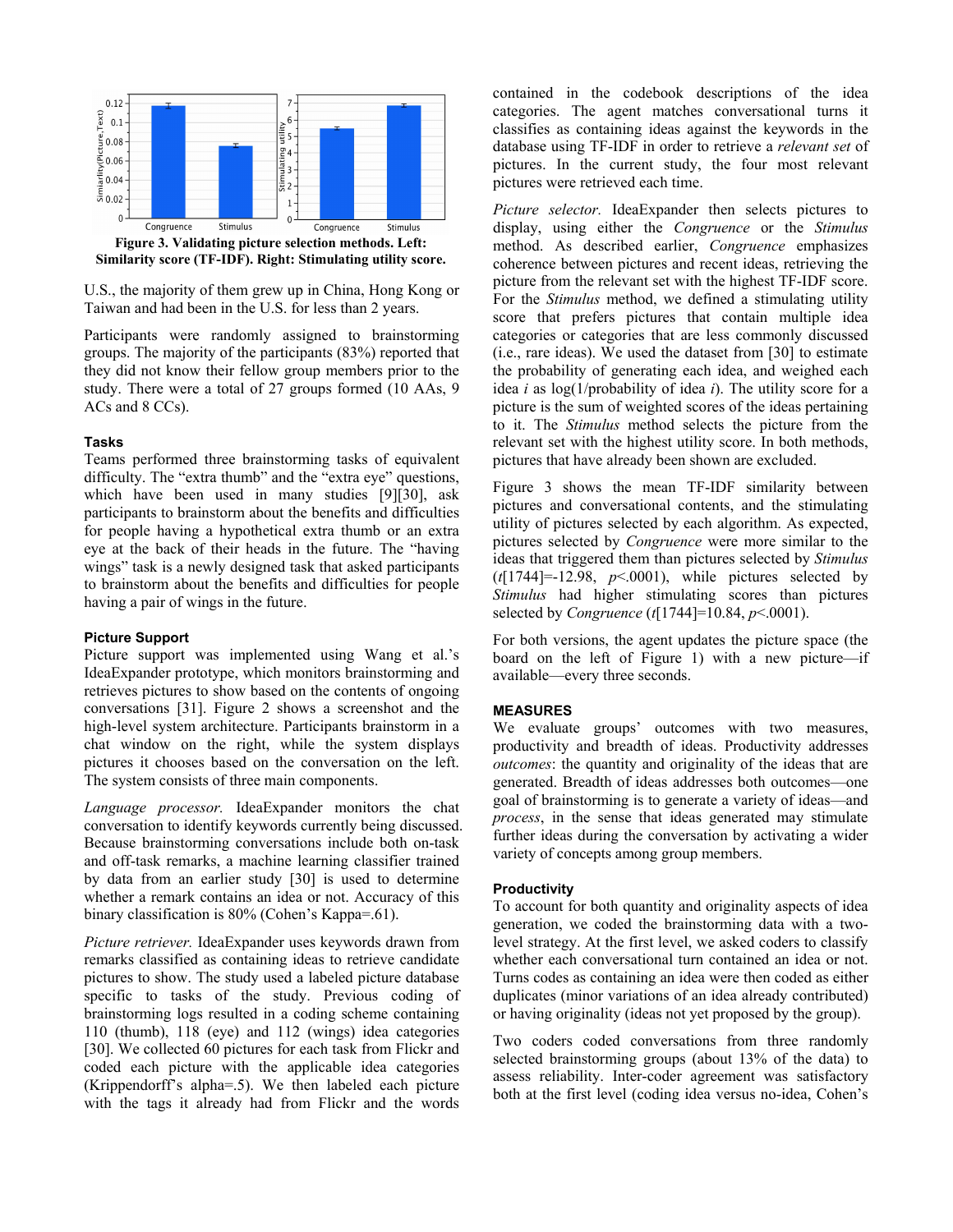Kappa= .95) and the second level (coding duplicate versus having originality, Cohen's Kappa= .80).

We used the number of turns coded as containing original ideas as our measure of productivity.

## **Breadth of Concepts**

Breadth of concepts was conceptualized as the average semantic distance between any two original ideas generated in a brainstorming session. Intuitively, semantic distance is how far apart the concepts expressed by the ideas would be in a semantic network where concepts are represented and organized as a graph. For example, "cow" and "sheep" would have a lower semantic distance than "cow" and "electron" in most people's semantic networks.

To operationalize this idea, we started from a semantic network based on a database of word association norms [18] that was generated by empirical studies that ask people to explicitly associate words. For example, an experimenter might ask participants to say the first three things that come to mind when they see the word "music". This procedure generates a set of word association frequencies that does not, however, capture all possible word associations. These hidden associations may be uncovered by applying the statistical procedure of singular value decomposition (SVD) to map sparse raw data into a multidimensional space that represents words as vectors of numerical features, similar to what latent semantic analysis does [11]. Using SVD on the word association frequencies results in a multi-dimensional word association space (WAS) [28].

Table 1 illustrates using some keywords ("bald", "glasses", "industry", "music", and "beauty") as queries to retrieve the words most related to them from the semantic space. We see both associations that one might make directly, such as "bald" and "scalp", but also associations uncovered by the SVD procedure such as "glasses" and "squint" that people would be unlikely to make directly.

With the WAS, it is straightforward to assess the strength of association between two concepts by computing the cosine similarity between the sets of words used to express each concept. Cosine similarity for most cases ranges between 0 and 1, where 1 represents perfect association, so we convert it to a distance metric, where higher scores represent more

**Table 1. Lists of words strongly associated to the queries (words in bold) retrieved from the semantic space.** 

| bald     | glasses  | industry    | music      | beauty     |
|----------|----------|-------------|------------|------------|
| scalp    | lens     | employment  | band       | pretty     |
| headband | contacts | career      | instrument | beautiful  |
| shampoo  | blur     | business    | woodwind   | attractive |
| beard    | vision   | occupation  | oboe       | gorgeous   |
| comb     | sight    | corporation | flute      | ugly       |
| brush    | squint   | agency      | viola      | handsome   |
| strand   | eyelash  | task        | trombone   | cute       |
| mustache | eye      | factory     | tuba       | model      |
| forehead | blind    | duty        | guitar     | elegant    |

diversity, by taking its inverse. And to generate a metric that represents the breadth of the whole set of ideas, we compute the *average* similarity between each pair of original ideas generated by a given group, and then invert it to a distance measure. We then take log-transformation for normality of distribution.

*Breadth-of-concepts =* log(1/*avg. cosine of all idea pairs*)

# **RESULTS**

The main units of analysis were groups, because the hypotheses primarily concerned how different types of picture support influenced the outcomes of different cultural groups. We used mixed model ANOVAs to account for possible interdependencies caused by repeated measures or social influences within groups [14]. The type of mixed models adjusts the estimation of variance and typically provides more conservative results.

The basic model for analyzing group outcomes treated brainstorming trial and group as random variables. Brainstorming trial was nested within group. Group cultural composition, picture support, and the interaction between the two variables were included as fixed effects. Brainstorming topic was used as a covariate. Note that in mixed models, it is standard to estimate the degrees of freedom associated with the denominators by using Satterthwaite's approximation. Non-integer degree of freedom results may occur (see [15] for details). To estimate effect sizes, we computed Cohen's *d* from the sample means and standard deviations [6]. For computing effect sizes of picture support, correction was applied to account for within-subject correlations [4][17].

#### **Talkativeness**

Group brainstorming is a task relying on using language to verbalize ideas. Cultural differences in conversational behaviors [27][30] and linguistic fluency (e.g., speaking a second language) may thus be confounded with brainstorming performance. To examine this possibility, we looked at whether cultural groups differed in talkativeness using a linear model of the form outlined earlier and the number of words typed by pairs as the dependent measure.

Group cultural composition had a nonsignificant effect on talkativeness  $(F[2,22.9]=2.18, p=.13)$ . Because this effect approached significance, we examined differences between groups further using post-hoc t-tests. AA groups typed more words than CC groups (*t*[22.8]=2.06, *p*<.05), but there were no significant differences between AA and AC or between CC and AC pairs. These results weakly suggest that cultural composition of a group may influence overall talkativeness. We thus included this factor as a covariate in our later analyses. Note that picture support did not affect talkativeness. This suggests that if picture support were effective, its mechanism is unlikely to involve promoting talkativeness.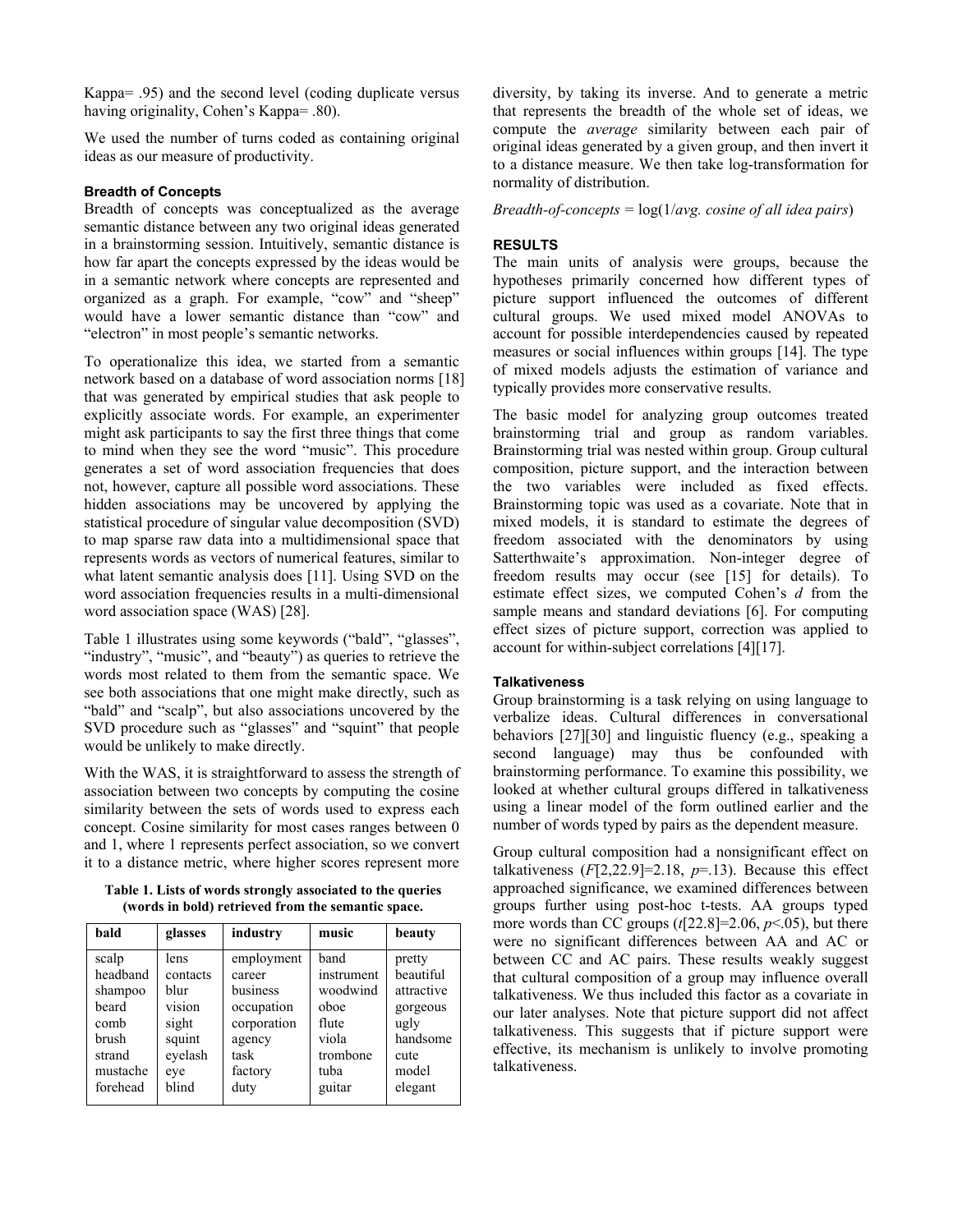

**Figure 4. Adjusted productivity by group composition and picture support. Means and standard errors were estimated by the linear mixed model.** 

#### **Productivity**

To test H1, H2 and H3, we constructed a linear mixed model to evaluate the effects of cultural groups and picture support on group productivity (number of original ideas by groups). We included talkativeness as a covariate in the analysis. Figure 4 shows adjusted productivity scores after accounting for the influence of talkativeness.

In support of H1, there was a main effect of picture support (*F*[2,44.2]=8.04, *p*<.001). Post-hoc t-tests showed that both the *Stimulus* method and the *Congruence* method led to better productivity than no picture support (*Stimulus* versus *None*: *t*[43.3]=4.01, *p*<.0001, Cohen's *d*=.29; *Congruence* versus *None*: *t*[45.5]=1.99, *p*<.05, Cohen's *d*=.08). There was also a trend for the *Stimulus* method to provide better productivity support than the *Congruence* method (*t*[44.4]=1.88, *p*=.07, Cohen's *d*=.20).

Hypothesis H2 was not supported by the analysis. Group cultural composition did not have a main effect on productivity (*F*[2, 24.7]=.05, *n.s.*). AC pairs did not produce more ideas than intracultural groups.

To test H3, we focused on how different cultural groups performed when picture support was available and not available. There was a significant interaction between group cultural composition and picture support on productivity (*F*[4, 40.25]=3.37, *p*<.05). Intercultural groups generated more ideas when using either type of picture support than when using no support (AC & *Stimulus* vs. AC & *None*: *t*[38.7]=4.00, *p*<.0005, Cohen's *d*=1.01; AC & *Congruence* vs. AC & *None*: *t*[40.5]=2.20, *p*<.05, Cohen's *d*=.28). AA pairs also generated more ideas when using either picture support than no support (AA & *Stimulus* vs. AA & *None*: *t*[43.7]=3.88, *p*<.0005, Cohen's *d*=.42; AA & *Congruence* versus AA & *None*: *t*[46.3]=2.14, *p*<.05, Cohen's *d*=.09). There was no effect of picture support on the productivity of CC pairs.

In support of H3, as indicated by effect sizes (Cohen's *d*), the effect of picture support on enhancing productivity was



**picture support. Means and standard errors were estimated by the linear mixed model.** 

greater for intercultural groups than for intracultural groups. However, we did not detect differences across cultural groups for any picture support conditions. Intercultural groups had the greatest improvement when picture support was available, but still did not produce more ideas than intracultural groups.

#### **Breadth of Concepts**

To test H4, H5, and H6, we used a linear mixed model with the breadth of concepts measure as the dependent variable. There was a moderate correlation between breadth of concepts and number of original ideas (*r*=.27). Although the correlation was not high, in order to ensure the results of concept breadth were independent of productivity, we included number of original ideas as a covariate in our model. Figure 5 shows the means of breadth of concepts estimated by the statistical model.

 Picture support had a main effect on breadth of concepts (*F*[2,45.9]=4.90, *p*<.01). In support of H4, using the *Stimulus* method of picture selection resulted in broader concept coverage than using no pictures (*t*[45.6]=2.47,  $p<.05$ , Cohen's  $d=36$ , and also broader than using the *Congruence* method (*t*[46.6]=2.89, *p*<.01, Cohen's *d*=.62). The *Congruence* method, in contrast, did not help to increase breadth of concepts (*Congruence* vs. *None*, *t*[45.6]=.44, *n.s.*).

H5 was not supported by the analysis. Group cultural composition did not have a main effect on breadth of concepts (*F*[2, 23.8]=.54, *n.s.*). AC pairs did not cover broader concepts than intracultural groups (AA or CC).

The interaction effect between group cultural composition and picture support was significant (*F*[4,44.5]=4.92, *p*<.005). Intercultural groups had broader concept coverage when using the *Stimulus* method than no support (AC & *Stimulus* vs. AC & *None*: *t*[46.2]=3.94, *p*<.0005, Cohen's *d*=1.16), and than using the *Congruence* method (AC & *Stimulus* vs. AC & *Congruence*: *t*[46.2]=3.98, *p*<.0005, Cohen's *d*=1.65). AA pairs, when using the *Stimulus*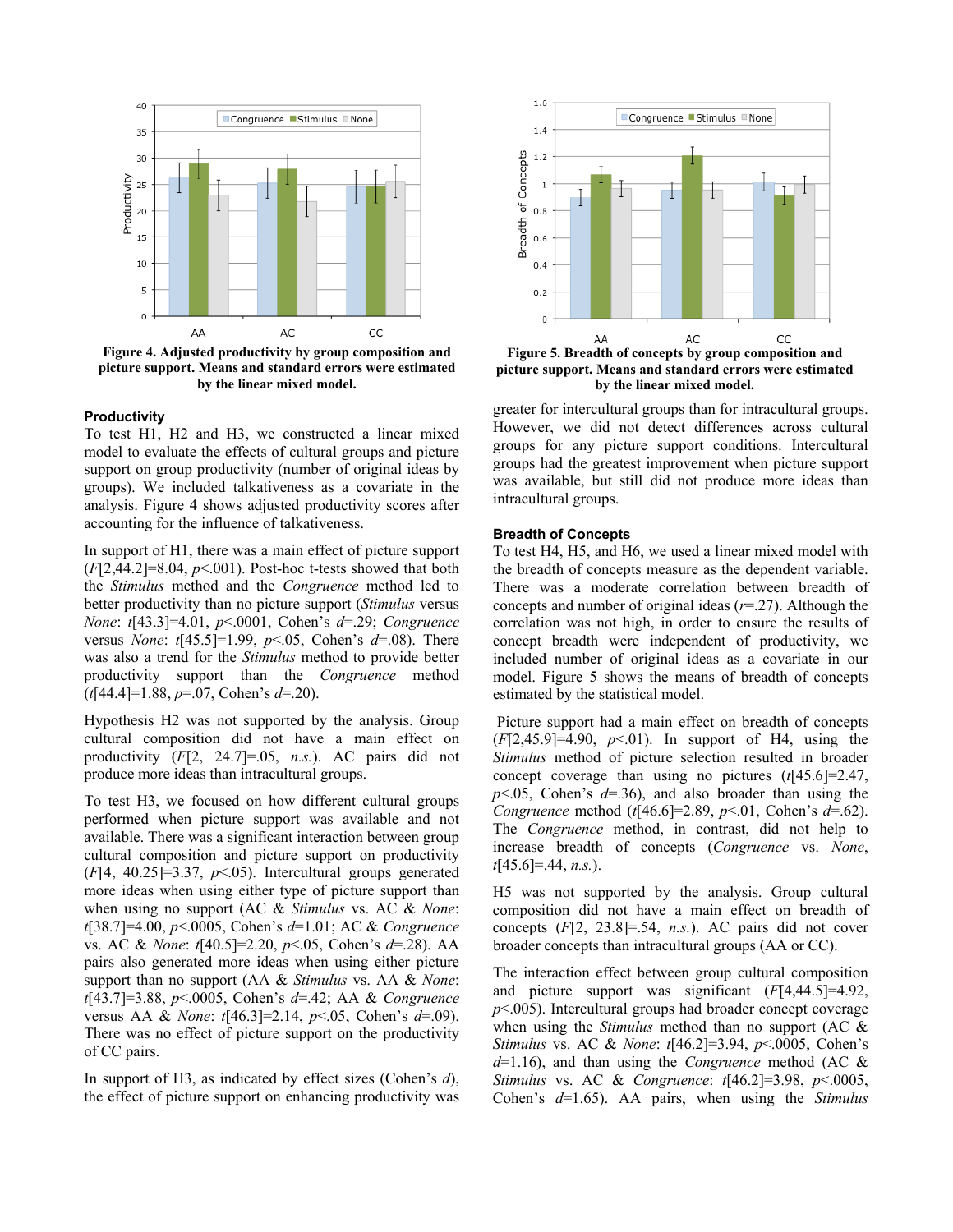

**Figure 6. When using the Stimulus picture selection method, breadth of concepts by individuals' cultural backgrounds and types of cultural groups in which they worked.** 

method, had marginally broader concept coverage than no support (AA & *Stimulus* vs. AA & *None*: *t*[44.8]=1.7, *p*<.1, Cohen's *d*=.48), and broader coverage than using the *Congruence* method (AA & *Stimulus* vs. AA & *Congruence*: *t*[46.5]=2.8, *p*<.01, Cohen's *d*=.98). There was no difference in breadth of concepts for CC pairs across picture support conditions.

In support of H6, the *Stimulus* method had the greatest effect on broadening concept coverage when cultural diversity was available in the groups (i.e., intercultural group). What is especially noteworthy is the comparison between cultural groups. When the *Stimulus* method was used, AC pairs had greater breadth of concepts than both types of intracutural groups (AC & *Stimulus* vs. CC & *Stimulus*: *t*[47.7]=3.28, *p*<.005, Cohen's *d*=.53; AC & *Stimulus* vs. AA & *Stimulus*: *t*[47.5]=1.66, *p*<.1, Cohen's *d*=1.26). There was no difference between intercultural and intracultural groups for the other picture support conditions.

## *Agency in Broadening Concept Coverage*

With the *Stimulus* method, intercultural collaboration resulted in greater breadth of concepts than intracultural work. This raises questions as to whether individuals with different cultural backgrounds working in the intercultural group *both* contributed to concept coverage. Did the *Stimulus* method influence individuals of both cultures?

To address this issue, we computed breadth of concepts at the individual level. The measure assessed the average semantic distance between any ideas generated by an individual on a brainstorming topic. To analyze, we used linear mixed modeling with individual-level breadth of concepts as the dependent variable. Individual cultural background (American or Chinese), types of cultural groups (intercultural or intracultural group), picture support, and interactions of the three variables were set as fixed effects. Brainstorming topic and number of original ideas generated by individuals were included as covariates. We first conducted an outlier analysis to exclude data with studentized residuals exceeding  $\pm 2$  [15]. Ten out of 162 observations were excluded through this procedure. The revised linear model was reasonable in fit  $(R^2 = .72)$ .

Figure 6 shows how individual culture and group cultural composition interacted when the Stimulus method was used (mean breadth of concepts estimated by the linear model). Americans and Chinese had similar breadth of concepts when working in *Stimulus*-supported intercultural groups (AC pairs, the dark bars in Figure 6)  $(F[1,100.9] \le 1, n.s.).$ Under this specific condition, individuals from the two cultures proposed ideas with comparable breadth in concepts, and therefore, both appeared to take active agency to increase concept coverage.

As an interesting contrast, the *Stimulus* method did not appear to help Chinese individuals when they worked with other Chinese (i.e., CC pairs). As Figure 6 shows, the difference between Chinese working in intercultural groups vs. intracultural groups was significant (*F*[1,92.1]=8.55, *p*<.005, Cohen's *d*=1.12). Americans, on the other hand, did not change depending on the cultural background of their partners (*F*[1,80.9]<1, *n*.*s*.). Under the *Stimulus* condition, Chinese also appeared to be more adaptable to the cultural contexts in which they worked than Americans.

## **DISCUSSION**

In general, conversationally retrieved pictures emphasizing the quality of stimulation enhanced both the originality and the breadth of ideas generated. Pictures emphasizing contextual coherence supported productivity to a lesser extent than the *Stimulus* method, and did not facilitate breadth. Because the *Congruence* method selected pictures that were most related to the ongoing conversation, the pictures may not have been conceptually new or stimulating. Therefore, the failure to support the breadth of concepts may not be surprising. Overall, the general pattern of results with respect to picture support methods is consistent with the socio-cognitive view of brainstorming positing that conceptual diversity is crucial.

Another goal of our study was to understand how an external source of diversity, picture support, interacted with an internal source of diversity, cultural differences. Cultural diversity did not help brainstorming when there was no appropriate support. The *Congruence* method only helped AC pairs generate more ideas than the baseline of *None*, but did not make intercultural groups more productive or conceptually broader than intracultural groups. The *Stimulus* method, on the other hand, helped AC pairs cover broader concepts than both AA and CC pairs. It appears that this theoretically motivated design helped pairs leverage their cultural differences, thereby improving brainstorming outcomes.

#### **Role of Cultural Accommodation**

One interesting observation is the similarity of performance patterns between AC and AA pairs (see Figures 4 and 5). Picture support appeared to have similar influences on individuals working in AC and AA pairs, such as enhanced productivity and breadth of concepts when brainstorming with the Stimulus picture support.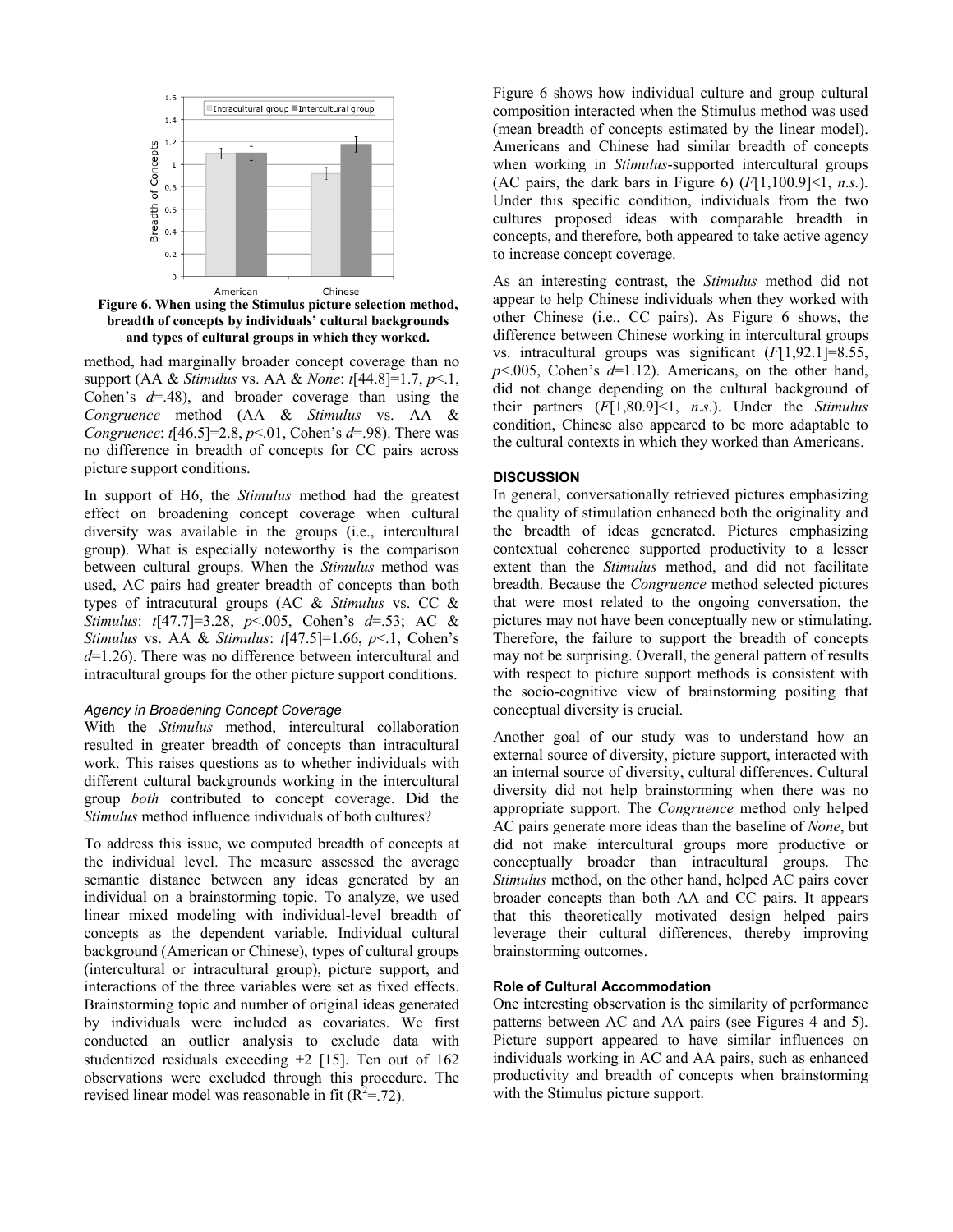We suspect that Chinese participants' adaptation of communication behaviors may be responsible for the similarity between AC and AA pairs. Prior work on communication accommodation suggests that people may change their communication styles to accommodate partners from different cultures [13][30][32]. Studies have also shown that Chinese are more likely to adapt their behaviors to partners from another culture than are Americans [30][32]. This may explain the similarity of AC and AA pairs in the current study, as well as the differences between AC pairs and CC pairs.

The individual level analysis we conducted provides empirical support for the accommodation account by showing that Chinese individuals' brainstorming outcomes depended on the cultural backgrounds of their partners under the *Stimulus* condition. This suggests that studying the interactions between technologies and cultural factors such as accommodation merits future work.

#### **Second Language Use**

CC pairs were not influenced by either type of picture support. Conversationally retrieved pictures did not enhance CC pairs' brainstorming outcomes in comparison to the baseline of showing no pictures. One possible account is the insufficiency of *verbalized* conceptual diversity, because the Chinese brainstormed in a second language (e.g., English). Because our mechanism of picture support requires verbal input to trigger, fluent expressions of rich concepts are crucial to picture retrieval and to sustain group brainstorming. Because both group members in CC pairs were using English as a second language, possibly not all ideas they thought about could be expressed fluently enough to trigger picture support.

As a future work, we are planning to integrate picture support and machine translation (MT) to enable group members of intercultural groups to speak their own native languages. Speaking in the native language may make it easier to express diverse and rare concepts, and thus may better foster verbalized conceptual diversity. By incorporating MT, we will study issues around language fluency, and evaluate whether the integration of pictures and MT may effectively support multilingual teamwork.

# **Implications for Design**

The combination of the two sources of diversity, cultural differences and conversationally retrieved pictures, speaks to two general design questions pertaining to culture and collaborative work: Whether the technology functions universally across cultures, and whether cultural differences may be used as a strategy to *support* certain work. These questions imply different stances with respect to the relationship between culture and technology.

The first question is essentially taking an evaluation stance, concerning whether the effects of a technology holds when moving to a different cultural context. Seeing cultural differences in technology use or task performance is typically interpreted as requiring specialization of design to ensure better culture-technology fit. Cultural differences are thus a target to be designed for, or around.

The second question takes the perspective that cultural differences are valuable resources that may become *part of* design. Cultural differences may introduce systematic diversity along many dimensions, such as language, social orientations, concepts, cognitive styles and life customs. In a group setting, interpersonal diversity may serve as a driving force to trigger positive group dynamics, such as promoting adaptation of behaviors so a desired effect can be attained (cf. the adaptation of Chinese in Figure 6), or increasing breadth of knowledge to attain more powerful collective intelligence (cf. the greater breadth of concepts covered by intercultural groups when receiving appropriate support in Figure 5). Cultural differences, in this view, become a design component, and may actually be the key to enabling certain technologies, such as enhancing group creativity through the combination of cultural differences and conversationally retrieved pictures.

We consider both views concerning the roles of cultural differences in design valuable. It is important for CSCW to design for cultural differences and to make domain-general intercultural collaboration easier to manage. It is also useful to consider the *utility* of cultural differences and incorporate it in design, such as naturally and systematically introducing diversity and dissent [19] that stimulate thinking and reflection beyond what a homogeneous cultural context can afford.

# **CONCLUSION**

In this study, we examined the effects of two sources of conceptual diversity, cultural differences and conversationally retrieved pictures, in collaborative brainstorming. We confirmed that showing pictures selected by emphasizing their stimulating utility, such as containing multiple or rare topics, helped to enhance brainstorming productivity and concept coverage. Multicultural composition as an internal source of diversity required using the stimulation-emphasis picture selection method as support to convert hidden cultural diversity to breadth of concepts, a valuable brainstorming outcome. We presented a view that, with appropriate support, cultural differences may introduce beneficial diversity that enhances task outcomes. It would be worthwhile to study the phenomenon under real-world distributed teamwork conditions, in which people are engaged in more meaningful work goals and situated in their own cultural contexts.

# **ACKNOWLEDGEMENTS**

We thank Meaghan Frank and Leslie Setlock for their assistance. The material is based on work supported by the National Science Foundation under Grants IIS-0803482 and IIS-0845351. Photos shown are licensed under Creative Commons.